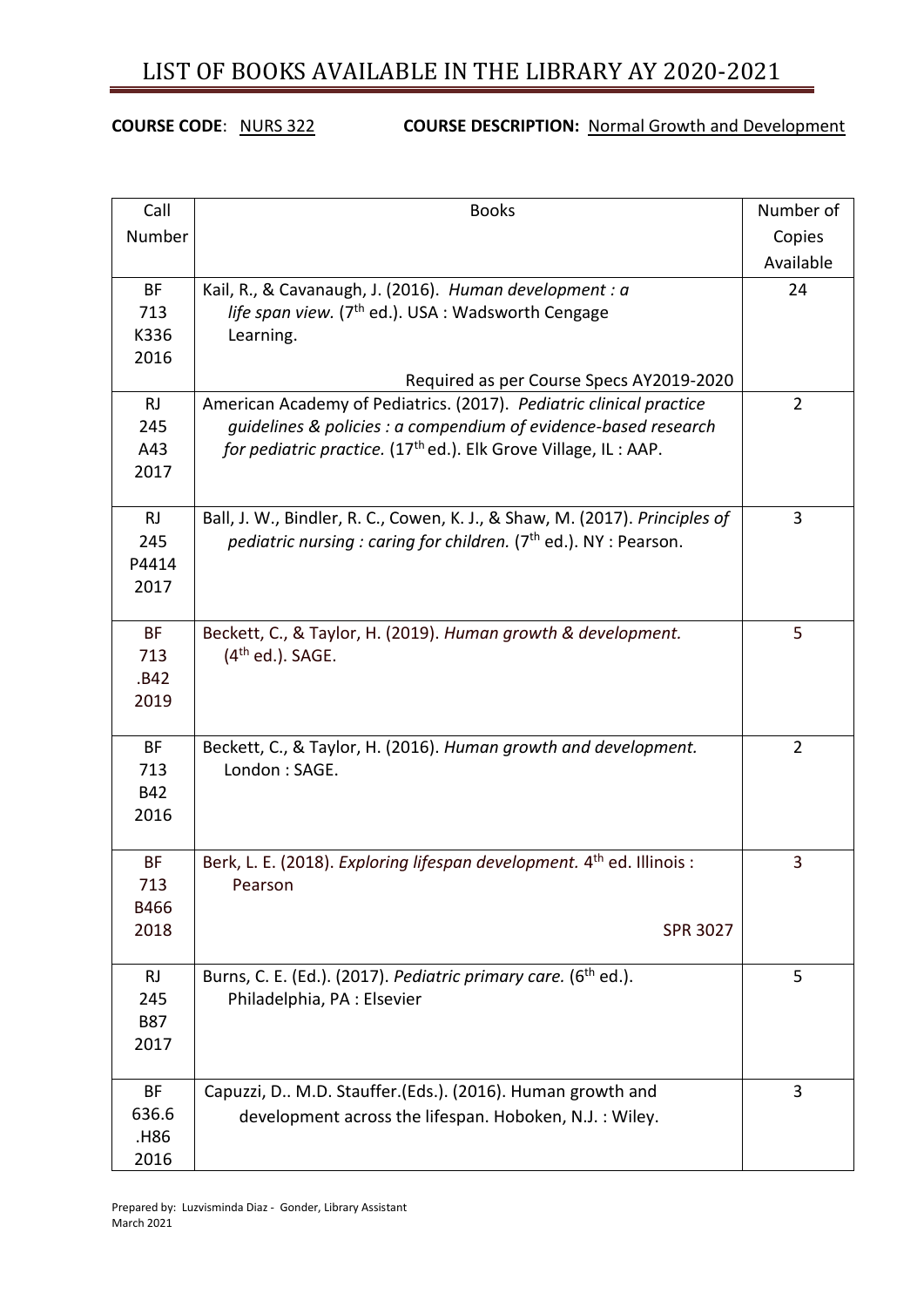| <b>RJ</b><br>245 | Hockenberry, M.J., & Wilson, D. (2017). Wong's essential of pediatric                  | $\overline{2}$ |
|------------------|----------------------------------------------------------------------------------------|----------------|
| W46              | nursing. (10 <sup>th</sup> ed.). USA : Elsevier                                        |                |
| 2017             |                                                                                        |                |
|                  |                                                                                        |                |
| <b>BF</b>        | Kail, R. V., & Cavanaugh, J. C. (2017). Essentials of human                            | 3              |
| 713.5            | development : A life-span view. 2 <sup>nd</sup> ed. Australia : Cengage                |                |
| K336             | Learning                                                                               |                |
| 2017             | <b>SPR 3027</b>                                                                        |                |
| <b>BF</b>        | Kail, R. V., & Cavanaugh, J. C. (2019). Human development : A life-                    | 5              |
| 713              | span view. (8 <sup>th</sup> ed.). Australia : Cengage Learning                         |                |
| K336             |                                                                                        |                |
| 2019             | <b>SPR 3027</b>                                                                        |                |
| <b>BF</b>        | Kail, R. V., & Cavanaugh, J. C. (2016). Human development : A life-                    | 26             |
| 713              | span view. (7 <sup>th</sup> ed.). Australia: Cengage Learning                          |                |
| K336             |                                                                                        |                |
| 2019             | <b>SPR 3027</b>                                                                        |                |
|                  |                                                                                        |                |
| <b>RJ</b>        | Muscari, M. E. (2016). Pediatric nursing. (5 <sup>th</sup> ed.). Philadelphia: Wolster | $\overline{2}$ |
| 245              | Kluwer.                                                                                |                |
| M87              |                                                                                        |                |
| 2016             |                                                                                        |                |
|                  |                                                                                        |                |
| RJ               | Pal, P. (2016). Textbook of pediatric nursing. New Delhi: Paras                        | $\overline{2}$ |
| 245              | Medical.                                                                               |                |
| P35              |                                                                                        |                |
| 2016             |                                                                                        |                |
|                  |                                                                                        |                |
| <b>BF</b>        | Polan, E. (2019). Journey across the life span : human development                     | 13             |
| 713              | and health promotion. (6 <sup>th</sup> ed.). Philadelphia: F. A Davis                  |                |
| P65              |                                                                                        |                |
| 2019             |                                                                                        |                |
|                  |                                                                                        |                |
|                  |                                                                                        |                |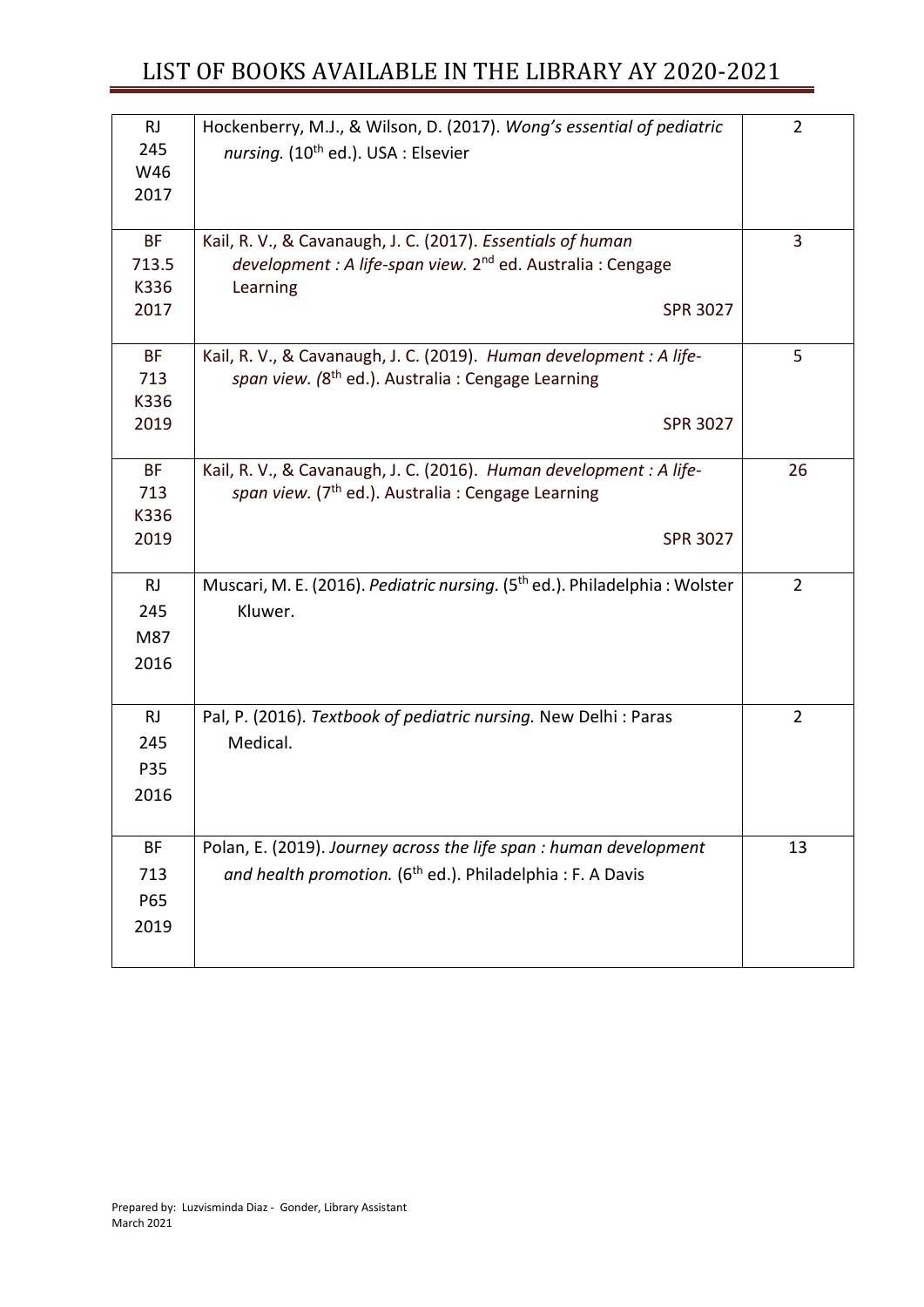#### OTHER REFERENCES

#### COPYRIGHT 2015 AND BELOW

| Call            | <b>Books</b>                                                                    | Number of      |
|-----------------|---------------------------------------------------------------------------------|----------------|
| Number          |                                                                                 | Copies         |
|                 |                                                                                 | Available      |
| <b>RJ</b>       | Ball, J., Bindler, R. M., & Cowen, K. J. (2014). Child health nursing:          | 2              |
| 245             | partnering with children and families. (3 <sup>rd</sup> ed.). Boston: Pearson.  |                |
| <b>B35</b>      |                                                                                 |                |
| 2014            |                                                                                 |                |
| <b>RJ</b>       | Ball, J. W., Bindler, R. C., & Cowen, K. J.(2012). Principles of                | $\overline{2}$ |
| 245             | pediatric nursing: caring for children. (5 <sup>th</sup> ed.). Boston: Pearson. |                |
| P4414           |                                                                                 |                |
| 2012            |                                                                                 |                |
| <b>BF</b>       | Beckett, C. (2002). Human growth and development. London: SAGE.                 | 3              |
| 713             |                                                                                 |                |
| <b>B42</b>      |                                                                                 |                |
| 2002            |                                                                                 |                |
| HQ              | Berk, L. E. (2013). Child development (9th ed.). Boston: Pearson.               | 5              |
| 767.9           |                                                                                 |                |
| B464            |                                                                                 |                |
| 2013            |                                                                                 |                |
| <b>RT</b>       | Berman, A. (2012). Kozier & Erb's fundamentals of nursing:                      | 25             |
| 41              | concepts, process and practice (9 <sup>th</sup> ed.). Boston: Pearson.          |                |
| F8813           |                                                                                 |                |
| 2012            |                                                                                 |                |
| <b>BF</b>       | Boyd, D., & Bee, H. (2015). Lifespan development (7th ed.). Boston:             | 5              |
| 713             | Pearson.                                                                        |                |
| <b>B69</b>      |                                                                                 |                |
| 2015            |                                                                                 |                |
| <b>BF</b>       | Broderick, P. C., & Blewitt, P. (2015). The life span: human                    | $\overline{2}$ |
| 713             | development for helping professionals. (4 <sup>th</sup> ed.). Boston : Pearson. |                |
| <b>B755</b>     |                                                                                 |                |
| 2015            |                                                                                 |                |
| BF              | Broderick, P.C., & Blewitt, P. (2003). The life span: Human                     | 4              |
| 713             | development for helping professionals. Upper Saddle River,                      |                |
| <b>B755</b>     | New Jersey: Merrill/Prentice Hall.                                              |                |
| 2003            |                                                                                 |                |
| <b>RJ</b>       | Burns, C. E., Richardson, B., & Brady, M. A. (Eds.). (2010). Pediatric          | 3              |
| 58              | primary care case studies. Mass. : Jones and Bartlett.                          |                |
| P45             |                                                                                 |                |
| 2010            |                                                                                 |                |
| QP              | Carlson, N. R. (2014). Physiology of behavior (11th ed.). Essex:                | 3              |
| 360             | Pearson.                                                                        |                |
| C <sub>35</sub> |                                                                                 |                |
| 2014            |                                                                                 |                |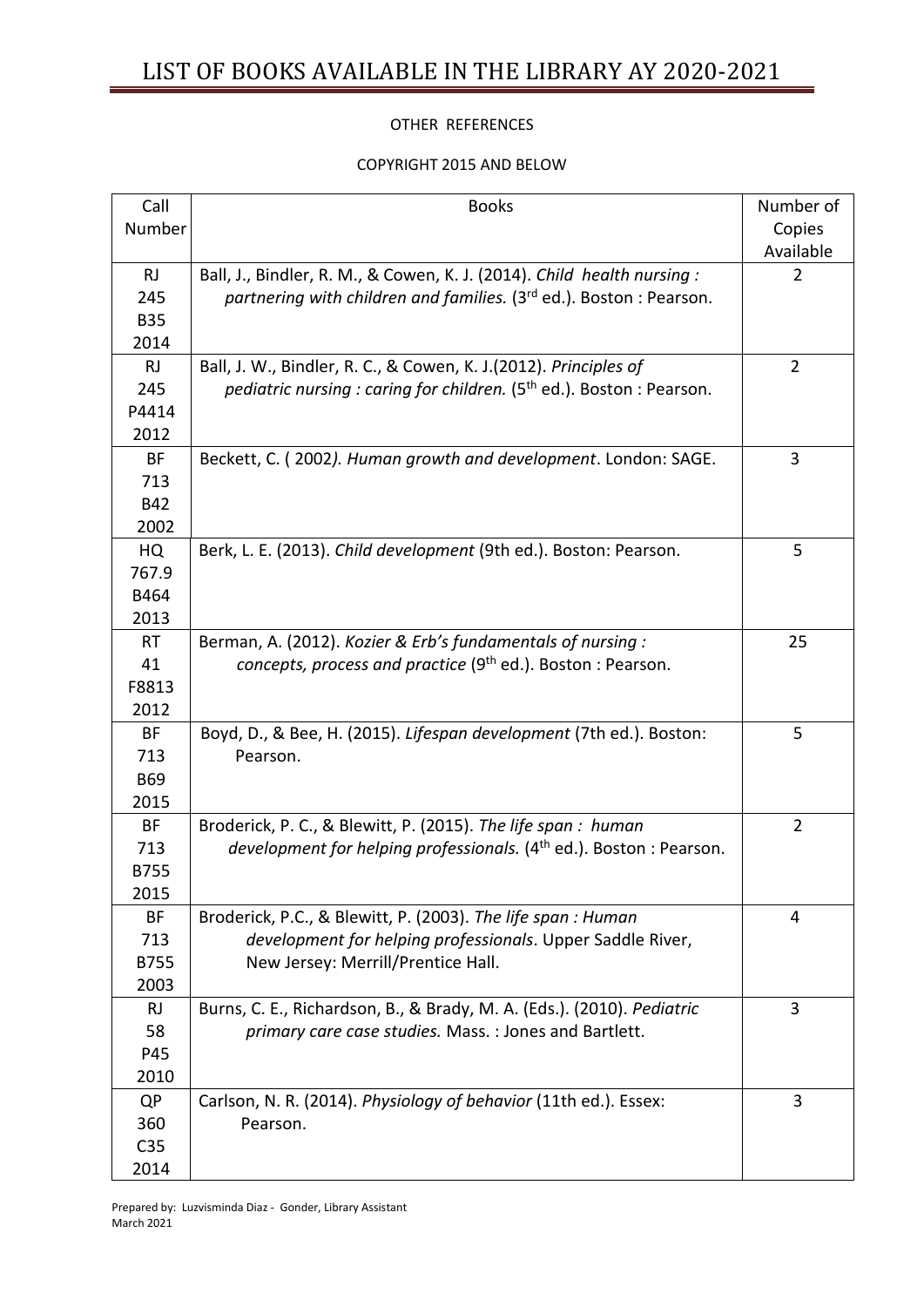| <b>RJ</b>         | Core curriculum for neonatal intensive care nursing (4 <sup>th</sup> ed.). (2010). | 5              |
|-------------------|------------------------------------------------------------------------------------|----------------|
| 253.5             | St. Louis, Mo.: Saunders Elsevier.                                                 |                |
| C67               |                                                                                    |                |
| 2010              |                                                                                    |                |
| <b>RJ</b>         | De Sevo, M. (2015). Pediatric nursing : content review plus practice               | $\overline{2}$ |
| 245               | Questions. Philadelphia, PA: F. A Davis                                            |                |
| D44               |                                                                                    |                |
| 2015<br><b>RJ</b> | Glasper, A., Coad, J., & Richardson, J. (2015). Children and young                 | $\overline{2}$ |
| 245               | people's nursing at a glance. Chichester, West Sussex.                             |                |
| C45               |                                                                                    |                |
| 2015              |                                                                                    |                |
| <b>RJ</b>         | Hockenberry, M.J., & Wilson, D. (2013). Wong's essential of pediatric              | 19             |
| 245               | nursing. (9 <sup>th</sup> ed.). USA : Elsevier                                     |                |
| W46               |                                                                                    |                |
| 2013              |                                                                                    |                |
| <b>RJ</b>         | Hockenberry, M. J., & Wilson, D. (2015). Wong's nursing care of                    | 4              |
| 245               | infants and children. (10 <sup>th</sup> ed.). Canada: Mosby Elsevier.              |                |
| W47               |                                                                                    |                |
| 2015              |                                                                                    |                |
| <b>RJ</b>         | Hockenberry, M. J., & Wilson, D. (2015). Study guide Wong's nursing care of        | $\overline{2}$ |
| 245               | infants and children. (10 <sup>th</sup> ed.). Canada: Mosby Elsevier.              |                |
| W47               |                                                                                    |                |
| 2015              |                                                                                    |                |
| <b>RJ</b>         | Hockenberry, M. J., & Wilson, D. (2011). Wong's nursing care of infants and        | 25             |
| 245               | children. (9 <sup>th</sup> ed.). Canada: Mosby Elsevier.                           |                |
| W47               |                                                                                    |                |
| 2011              |                                                                                    |                |
| <b>RJ</b>         | Hockenberry, M.J., & Wilson D. (2007). Wong's Nursing Care of                      | 26             |
| 245<br>W47        | Infants and Children (8th ed.). Canada: Mosby Elsevier.                            |                |
| 2007              |                                                                                    |                |
| <b>BF</b>         | Kail, R. V. (2013). Human development : a life-span view (6th ed.).                | 5              |
| 713               | Australia: Wadsworth/Cengage Learning.                                             |                |
| K336              |                                                                                    |                |
| 2013              |                                                                                    |                |
| <b>RT</b>         | Kozier & Erbs Fundamental of Nursing concepts process and practice                 | 25             |
| 41                | (8 <sup>th</sup> ed.). (2008). New Jersey: Pearson Prentice Hall.                  |                |
| F8813             |                                                                                    |                |
| 2008              |                                                                                    |                |
| <b>RT</b>         | Kozier B. (2004). Fundamentals of nursing: concepts, process and                   | 14             |
| 41                | practice (7 <sup>th</sup> ed.). New jersey: Prentice Hall.                         |                |
| F8813             |                                                                                    |                |
| 2004              |                                                                                    |                |
| RG                | Ladewig, P. (2012). Clinical handbook for old's maternal-                          | 5              |
| 951               | newborn nursing & women's health across the lifespan (9 <sup>th</sup>              |                |
| O43               | ed.). Boston : Pearson.                                                            |                |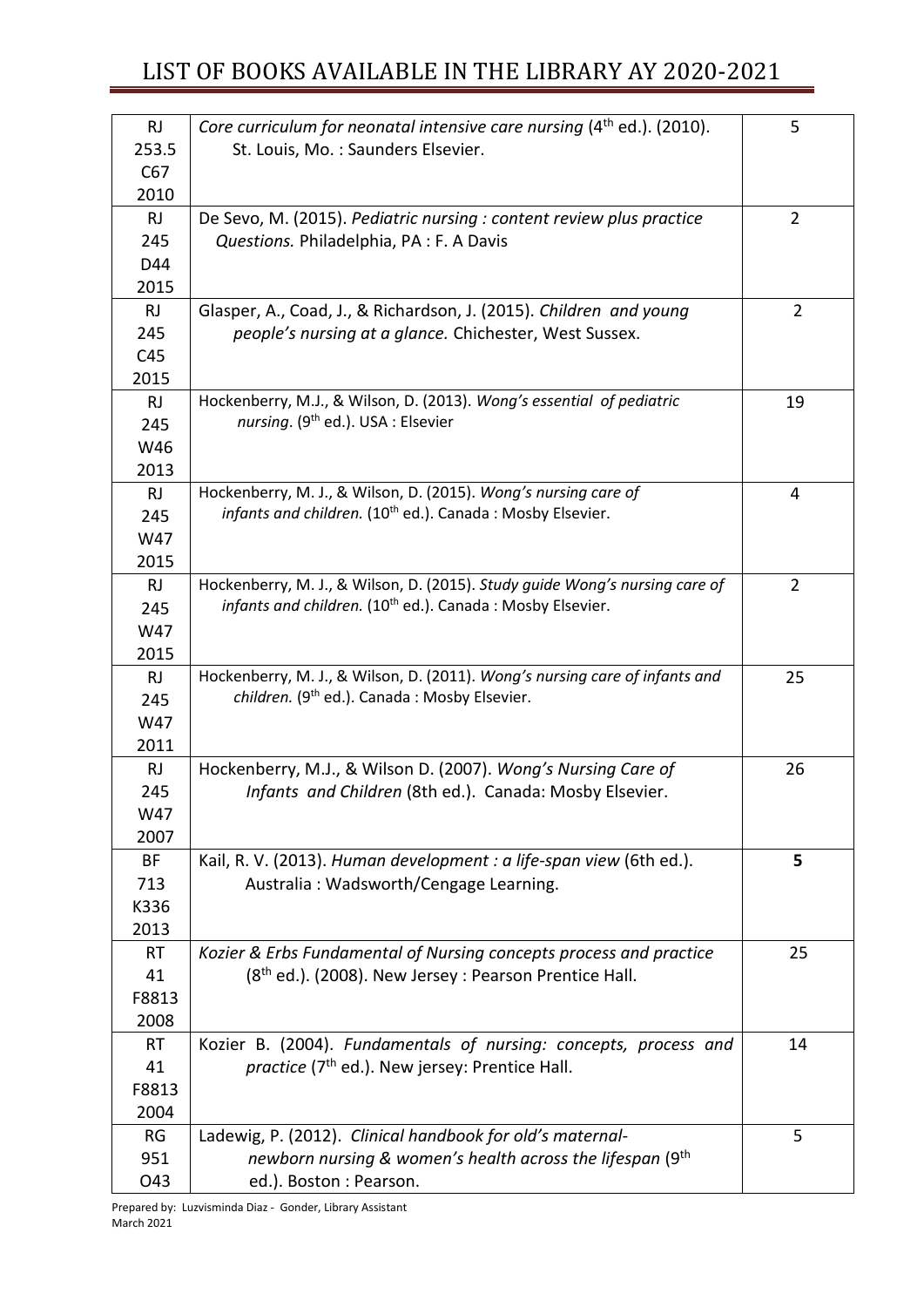| 2012               |                                                                                                                                                          |                |
|--------------------|----------------------------------------------------------------------------------------------------------------------------------------------------------|----------------|
| QP                 | Leifer, G., & Fleck, E. (2013). Growth and development across the                                                                                        |                |
| 83.8               | lifespan : a health promotion focus (2nd ed.). St. Louis,                                                                                                | 10             |
| L45                | Missouri: Elsevier/Saunders.                                                                                                                             |                |
| 2013               |                                                                                                                                                          |                |
| <b>RJ</b>          | Marlow, D. R. (2013). Marlow's textbook of pediatric nursing. India:                                                                                     | $\overline{2}$ |
| 245                | Elsevier                                                                                                                                                 |                |
| M33                |                                                                                                                                                          |                |
| 2013               |                                                                                                                                                          |                |
| RG                 | Murray, S. S. (2010). Foundations of maternal-newborn and                                                                                                | 25             |
| 951                | women's health nursing (5th ed.) Missouri : Saunders/Elsevier                                                                                            |                |
| <b>M87s</b>        |                                                                                                                                                          |                |
| 2010               |                                                                                                                                                          |                |
| RG                 | Murray, S., & McKinney, E (2006). Foundations of Maternal-Newborn                                                                                        | 26             |
| 951                | Nursing (4th ed.) W.B. Saunders.                                                                                                                         |                |
| M77                |                                                                                                                                                          |                |
| 2006               |                                                                                                                                                          |                |
| BF                 | Polan, E. (2015). Journey across the life span : human development and                                                                                   | 5              |
| 713                | health promotion. (5 <sup>th</sup> ed.). Philadelphia : F. A. Davis.                                                                                     |                |
| P65                |                                                                                                                                                          |                |
| 2015               |                                                                                                                                                          |                |
| <b>RJ</b>          | Potts, N. L., & Mandeleco, B. L. (2012). Pediatric nursing                                                                                               | 5              |
| 245                | caring for children and their families. (3rd ed.). USA :                                                                                                 |                |
| P4185              | Delmar                                                                                                                                                   |                |
| 2012               |                                                                                                                                                          |                |
| <b>RJ</b>          | Richardson, B. (2014). Pediatric success : a course review applying critical                                                                             | 3              |
| 58                 | thinking to test taking. Philadelphia: F. A. Davis                                                                                                       |                |
| <b>R53</b>         |                                                                                                                                                          |                |
| 2014               |                                                                                                                                                          |                |
| <b>RJ</b>          | Richardson, B. (2010). Pediatric success : a Q & A review applying critical<br>thinking to test taking. (2 <sup>nd</sup> ed.). Philadelphia: F. A. Davis |                |
| 58                 |                                                                                                                                                          |                |
| <b>R53</b><br>2010 |                                                                                                                                                          |                |
| <b>RJ</b>          | Sharma, A., & Cockerill, H. (2014). Mary Sheridan's from                                                                                                 | $\overline{2}$ |
| 131                | birth to five years : children's developmental progress.                                                                                                 |                |
| S53                | London: Routledge Taylor & Francis.                                                                                                                      |                |
| 2014               |                                                                                                                                                          |                |
| <b>RT</b>          | Smeltzer, S.C., & Bare, V. G. (2004). Brunner and Suddarth's textbook                                                                                    | $\overline{7}$ |
| 41                 | of Medical-Surgical nursing (10 <sup>th</sup> ed.). Lippincott.                                                                                          |                |
| T46                |                                                                                                                                                          |                |
| 2004               | 501/939/969                                                                                                                                              |                |
| BF                 | Thies, K. M., & Travers, J.F. (2009). Growth and Development through                                                                                     | 25             |
| 713                | the lifespan (2nd ed.). Jones & Bartlett.                                                                                                                |                |
| T47                |                                                                                                                                                          |                |
| 2009               |                                                                                                                                                          |                |
| BF                 | Thies, K., & Travers, J. F. (2005). Growth and development through                                                                                       | 17             |
| 713                | lifespan. Boston : Jones & Bartlett.                                                                                                                     |                |